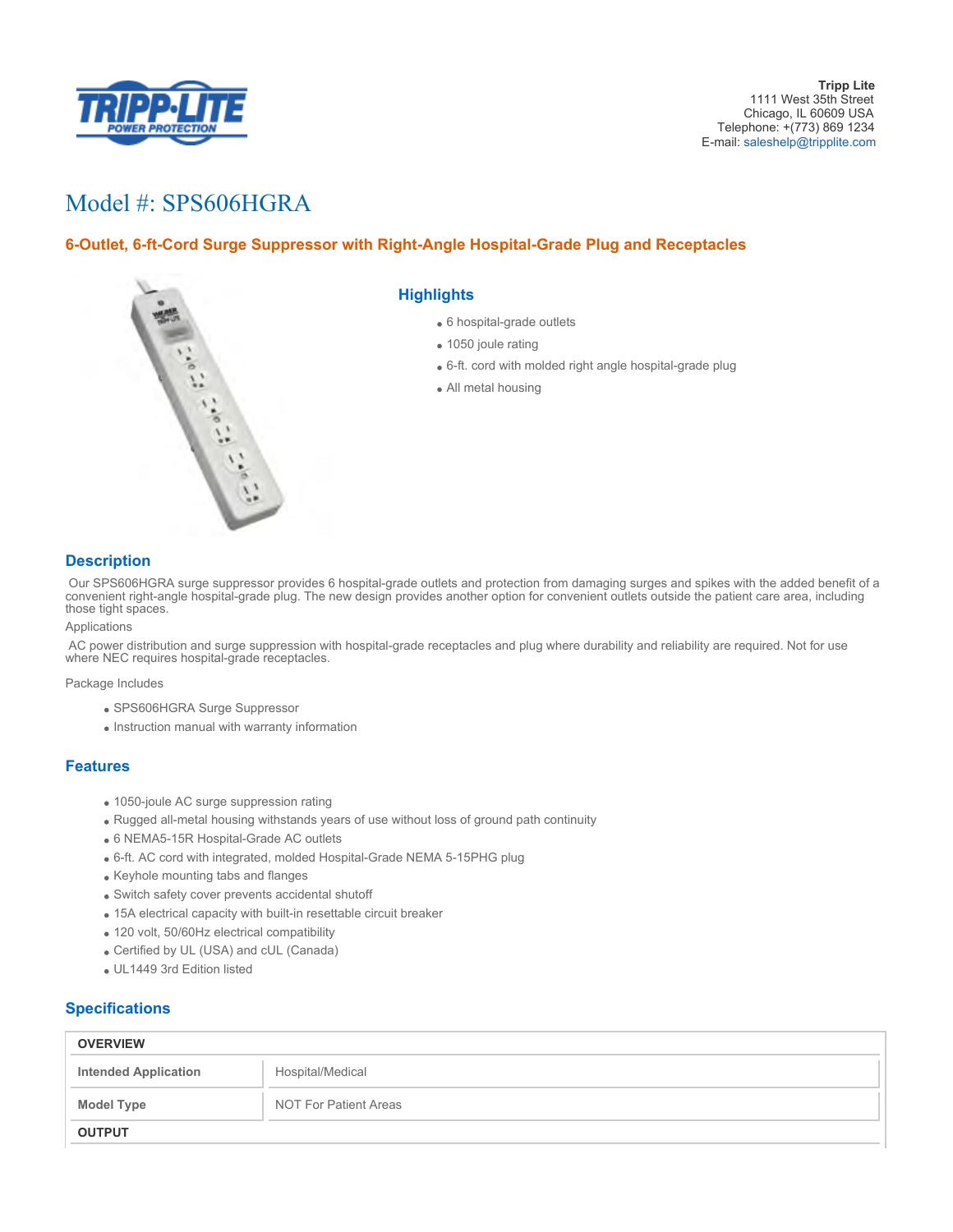| <b>Frequency compatibility</b>                  | 50 / 60 Hz                                                                       |  |
|-------------------------------------------------|----------------------------------------------------------------------------------|--|
| <b>Output watts</b>                             | 1800                                                                             |  |
| <b>Circuit Breaker (amps)</b>                   | 15                                                                               |  |
| Outlet quantity / type                          | 6 NEMA 5-15R-HG                                                                  |  |
| <b>Transformer accommodation</b>                | Supports 1 large transformer plug accessories without covering remaining outlets |  |
| <b>INPUT</b>                                    |                                                                                  |  |
| <b>Nominal Input Voltage(s)</b><br>Supported    | <b>120V AC</b>                                                                   |  |
| <b>Recommended Electrical</b><br><b>Service</b> | 120V (110-125V)                                                                  |  |
| Input connection type                           | NEMA 5-15P-HG Right Angle Hospital-Grade                                         |  |
| Input cord length (ft.)                         | 6                                                                                |  |
| Input cord length (m)                           | 4.6                                                                              |  |
| <b>Voltage compatibility (VAC)</b>              | 120                                                                              |  |
| <b>Maximum Surge Amps</b>                       | 19500                                                                            |  |
| <b>LEDS ALARMS &amp; SWITCHES</b>               |                                                                                  |  |
| <b>Diagnostic LEDs</b>                          | LINE POWER PRESENT (green)                                                       |  |
| <b>SURGE / NOISE SUPPRESSION</b>                |                                                                                  |  |
| AC suppression joule rating                     | 1050                                                                             |  |
| AC suppression response<br>time                 | $< 1$ ns                                                                         |  |
| <b>Protection modes</b>                         | Includes full normal mode surge suppression                                      |  |
| <b>Clamping voltage (RMS)</b>                   | 140V                                                                             |  |
| <b>DATALINE SURGE SUPPRESSION</b>               |                                                                                  |  |
| <b>Telephone/DSL Protection</b>                 | No                                                                               |  |
| <b>Cable (Coax) Protection</b>                  | No                                                                               |  |
| <b>Network (Ethernet) Protection</b>            | No                                                                               |  |
| <b>PHYSICAL</b>                                 |                                                                                  |  |
| <b>Shipping Dimensions</b><br>(HWD/in)          | $2.25 \times 15 \times 6$                                                        |  |
| <b>Shipping Dimensions</b><br>(HWD/cm)          | 5.7 x 38.1 x 15.24                                                               |  |
| Shipping weight (lbs)                           | 3.5                                                                              |  |
| Shipping weight (kg)                            | 1.59                                                                             |  |
| <b>Unit Dimensions (HWD/in)</b>                 | $1.5 \times 13.75 \times 2.5$                                                    |  |
| <b>Unit Dimensions (HWD/cm)</b>                 | 3.81 x 34.9 x 6.35                                                               |  |
| Unit weight (lbs)                               | 3.2                                                                              |  |
| Unit weight (kg)                                | 1.45                                                                             |  |